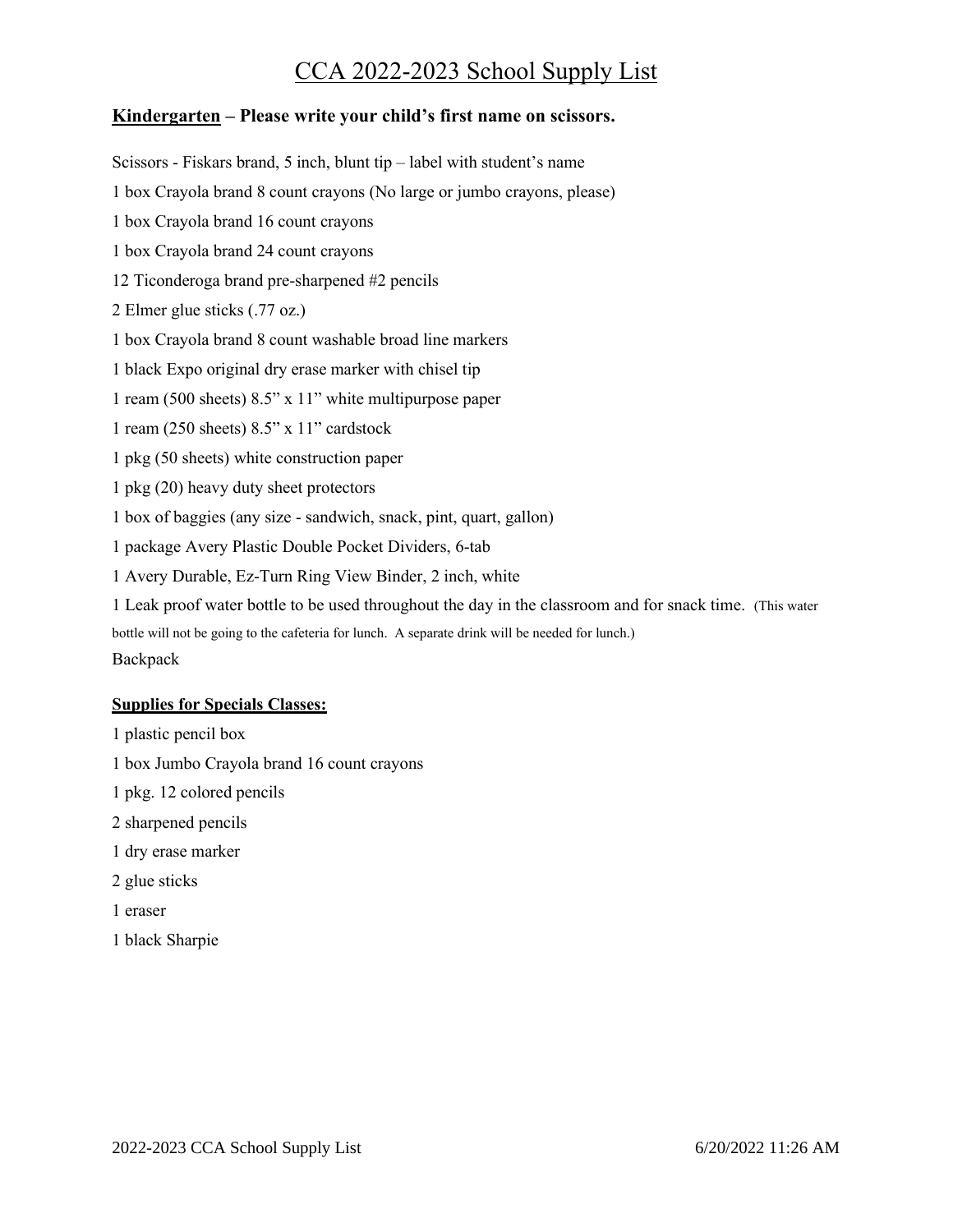## **1 st Grade – Please write your child's first name on scissors.**

- 2 24 count boxes of crayons
- 24 #2 Ticonderoga Brand pencils
- 6 glue sticks
- 2 pkgs. of Crayola twistable colored pencils

2 pkg. of 4 Expo dry erase markers, fine point, black or colored

Scissors – Fiskars brand, 5 inch, blunt tip – label with student's name

1 yellow **plastic** folder WITH prongs

1 green **plastic** folder WITH prongs

2 large erasers – white Pentel erasers work best

1 plastic pencil box

1 ream (500 sheets each) 8.5" x 11" white multipurpose paper

1 pkg. (250 sheets) 8.5" x 11" white cardstock

## 25 **heavyweight** sheet protectors

1 - 1st grade ruled writing tablets (11"x8.5") - Keep at home for homework.

1 dry erase board (lined only on one side)

Fun pack of stickers for sticker stories

Backpack

1 Leak proof water bottle to be used throughout the day in the classroom (This water bottle will not be going to the cafeteria for lunch. A separate drink will be needed for lunch.)

## **GIRLS:**

1 pkg. broad line washable Crayola markers 1 box sandwich sized ziplock bags

## **BOYS:**

1 box gallon sized ziplock bags 1 pkg fine line washable Crayola markers

ONLY IF YOU ARE A **NEW** STUDENT TO CCA AND HAVE NOT ALREADY PURCHASED THESE THREE ITEMS: (Give to your teacher)

1 package Avery Plastic Double Pocket Dividers, 5-tab 1 Avery Durable, Ez-Turn Ring View Binder, 2 inch, white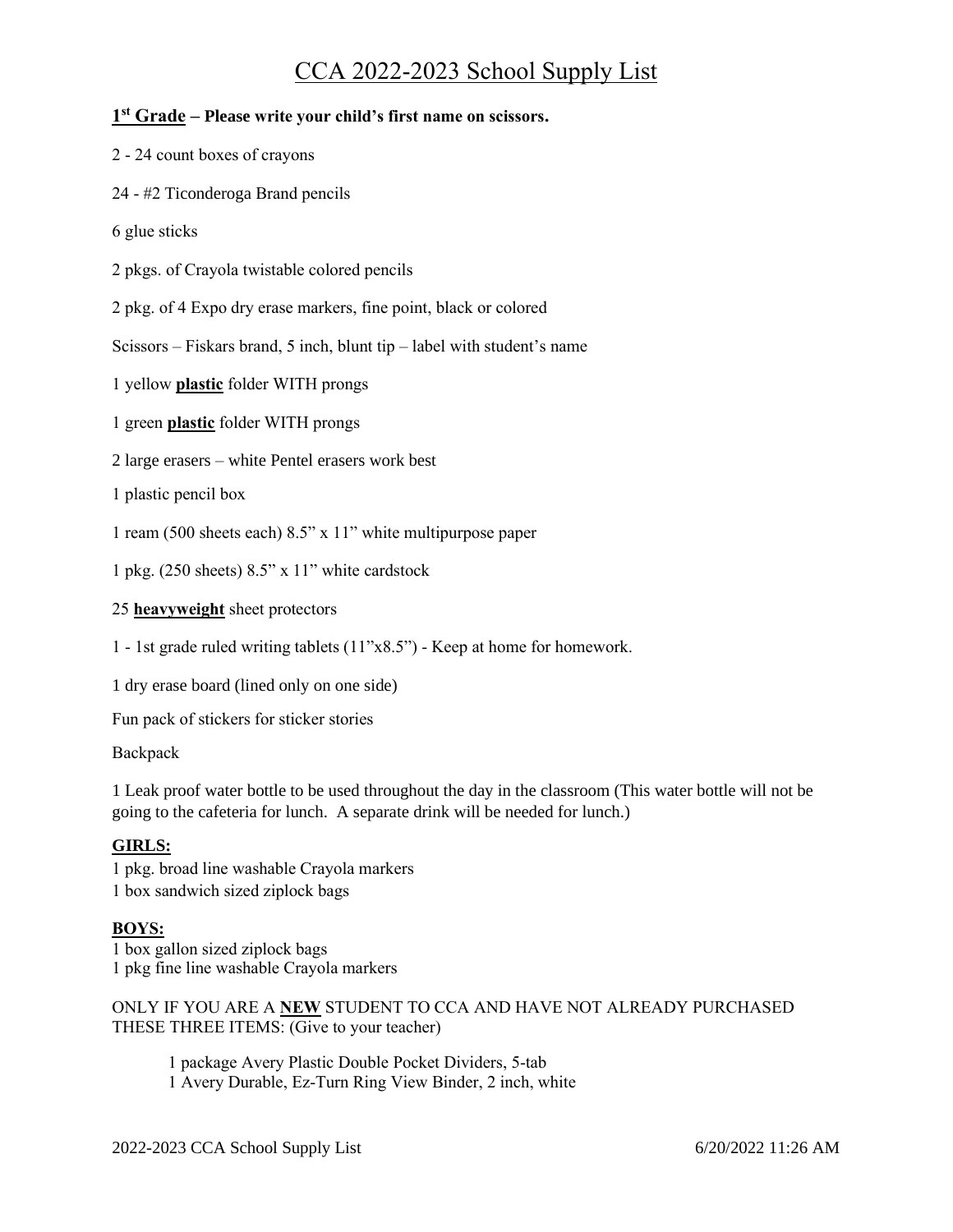## **2nd Grade – Please do not label any supplies.**

| $12$ pencils – sharpened                                                |
|-------------------------------------------------------------------------|
| 1 personal pencil sharpener                                             |
| 2 red pens                                                              |
| 2 clear zipper pouches with holes for 3-ring binder                     |
| 1 blue plastic folder with prongs                                       |
| 1 green plastic folder with prongs                                      |
| 4 - 24 ct. boxes of crayons                                             |
| $1 - 12$ ct. colored pencils                                            |
| 2 - 8 ct. broad line Crayola markers                                    |
| 1 – plastic pencil box (no larger than $5x8$ )                          |
| $1 - K-2$ Primary Composition Journal with canvas above writing section |
| Expo markers - chisel tip - assorted colors                             |
| Scissors - Fiskars brand, blunt tip                                     |
| 1 ruler (in and cm)                                                     |
| 2 large erasers – white Pentel erasers work the best                    |
| 6 glue sticks                                                           |
| 3 Composition notebook (standard/wide rule)                             |
| 1 spiral notebook (standard/wide rule)                                  |
| 1 ream (500 sheets each) $8.5$ " x 11" white multipurpose paper         |
| 1 pkg. (250 sheets) 8.5" x 11" white cardstock                          |

**Music Class:** 1 folder with prongs (any color, labeled with student's name)

## ONLY IF YOU ARE A **NEW** STUDENT TO CCA AND HAVE NOT ALREADY PURCHASED THESE THREE ITEMS: (Give to your teacher)

1 package Avery Plastic Double Pocket Dividers, 4-tab 1 Avery Durable, Ez-Turn Ring View Binder, 1.5 inch, white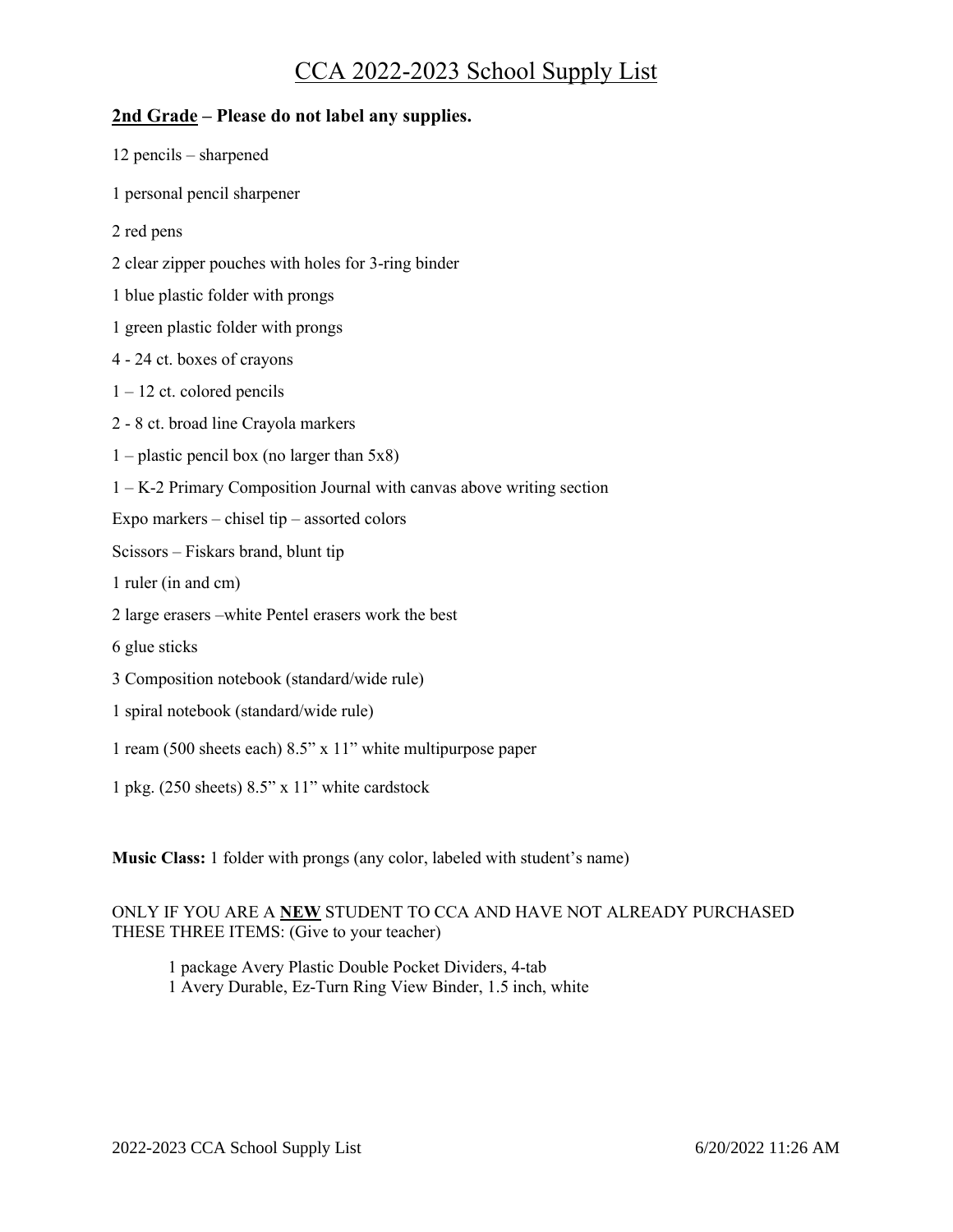## **3rd Grade**

## **Items that we share in the classroom (DO NOT LABEL):**

1 pkg. of any color dry erase markers (broad point) 24 yellow #2 pencils **(SHARPENED PLEASE)** 6 red ballpoint pens 4 glue sticks 1 ream (500 sheets) 8.5" x 11" white multipurpose paper (This is for classroom use.) 1 pkg. (250 sheets) 8.5" x 11" white cardstock 1 green plastic POCKET folder WITH PRONGS 1 blue plastic POCKET folder WITH PRONGS 1 - 1 subject wide-ruled BLUE spiral notebook 1 - 1 subject wide-ruled ORANGE spiral notebook

## **Individual Supplies \*\*(PLEASE LABEL WITH STUDENT'S NAME)\*\*:**

- 1 English Standard Version Bible
- 2 plastic pencil boxes
- 2 wooden dry erase boards (Example: Expo Double-Sided Learning Board, 8.9"x11.8". Please no boards with plastic frames. (Can be found at Staples.)
- 1 flexible cover 1 inch 3-ring binders, any colors (Example: Filexec 3-ring binder, 1 inch #50162-5497)
- 1 pkg. of Avery Plastic Double Pocket Dividers, 8 tabs
- 1 inch clear view 3 ring binder
- 2 pkgs. 24 count box of crayons
- 2 pkgs. of 10 broad line washable markers
- 1 flat cloth pencil pouch (This will be used to hold Word Study Word Cards)
- 2-12 count boxes of colored pencils
- 2 whiteboard dry erasers (Please get the eraser made of plastic and not Styrofoam.)
- 2 rulers with VISIBLE centimeters and inches
- 2 pairs of pointed scissors

Lunch bag and reusable water bottle with a no spill top – please **NO METAL OR HEAVY WATER BOTTLES**. (These are heavy and can fall off desks onto the top of a foot.)

**Music Class:** 1 plastic folder with prongs and pockets (any color) **Spanish Class:** 1 plastic folder with prongs and pockets (any color)

**ITEMS FOR USE AT HOME:** stapler, 3-hole punch, notebook paper (wide ruled), ruler

## ONLY IF YOU ARE A **NEW** STUDENT TO CCA AND HAVE NOT ALREADY PURCHASED THESE THREE ITEMS: (Give to your teacher)

1 package Avery Plastic Double Pocket Dividers, 3-tab 1 Avery Durable, Ez-Turn Ring View Binder, 1.5 inch, white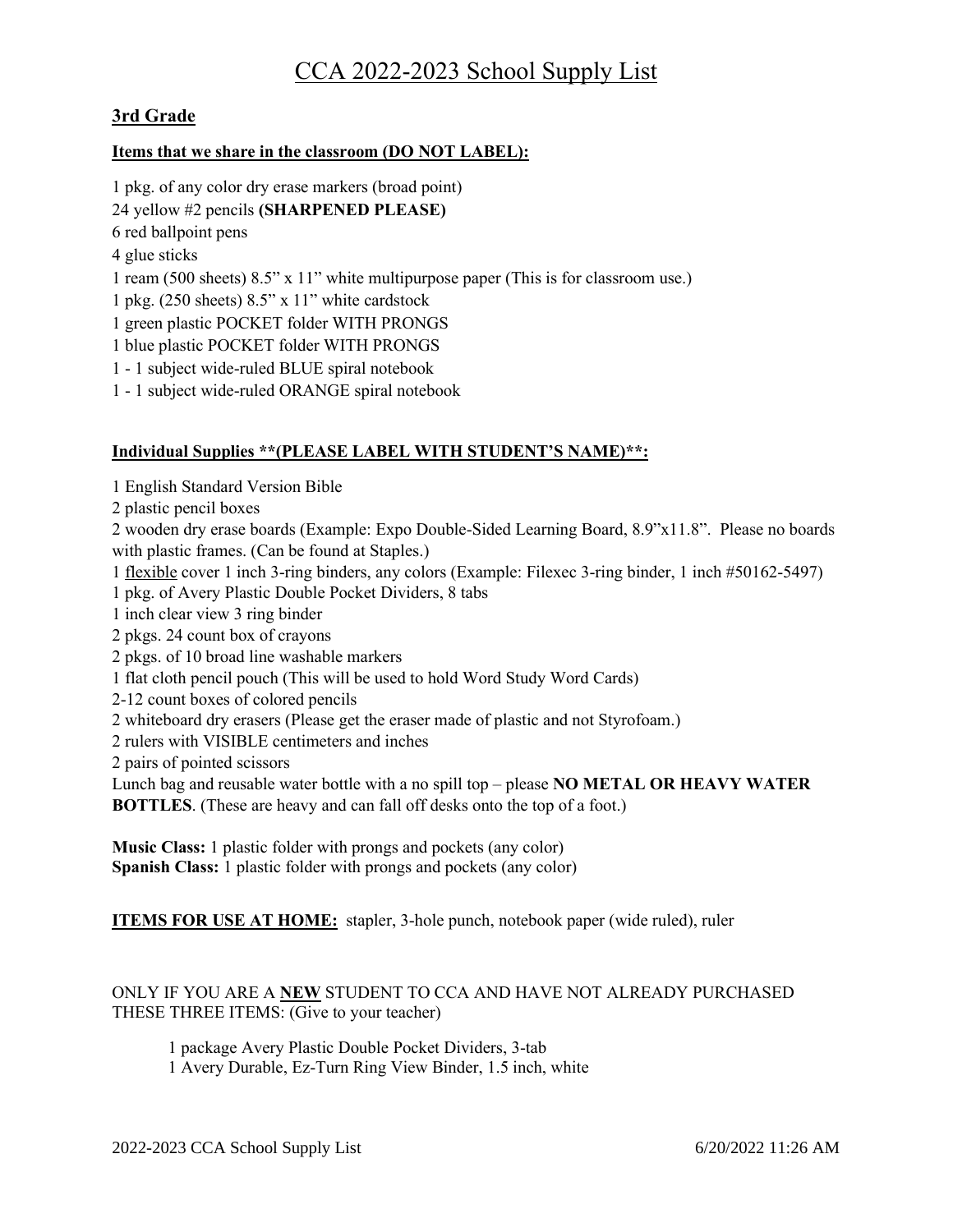## **4 th Grade**

### **All folders and spirals labeled in black Sharpie with student's complete name and subject/topic in the top right corner.**

1 orange plastic folders with brads and pockets– Science

1 red plastic folders with brads and pockets – History

1 blue plastic folder with brads and pockets – Math

3 green plastic folders with brads and pockets– (1st labeled-Language; 2nd labeled-Words Their Way; 3rd labeled-Novel)

1 green 1-subject wide ruled spiral notebook – Language

1 blue 1-subject wide ruled spiral notebook – Math

1 thin plastic zipper bag w/ 3-hole punch – used for Words Their Way (not a canvas or bulky pencil bag)

### **Supplies to go in student's pencil box that will be left in the classroom:**

1 pencil box (not bag) – approximate size 8 in (length) x 5 in (width) x 2 in (height)

- 1 large eraser white Pentel erasers work the best
- 2 red pens

8 multi-colored thin highlighters

1 pair of scissors (label with student's name)

1 - 12 ct. box of Crayola colored pencils (label package with student's name)

## **Classroom supplies to be collected:**

1 – 10 ct. box of Crayola 10ct Fine Line Markers Classic Colors 24 pencils- Ticonderoga - please sharpen all pencils before bringing to school 6 Elmer's glue sticks – clear gel ones 2 individual pads of Post it notes, 3" x 3" multicolored–Can also be purchased as 1 block of 4 different colors. 25 heavyweight plastic sheet protectors 1 pkg. (250 sheets) 8.5" x 11" white cardstock 4 different colored fine point Expo dry erase markers

### **Additional supplies to be kept at home:**

1 pkgs. of wide ruled loose-leaf notebook paper 3-hole punch and stapler Pencils and red pens 1 clear protractor with each degree marked with no adjustable arm Other supplies that may be used will be communicated well in advance of needing them (ex. Poster board, markers, or other supplies for projects assigned throughout the year).

### **Supplies for Specials' Classes:**

For **Music** Class – 1 folder with prongs (any color) For **Spanish** Class – 1 plastic folder with prongs and pockets (any color)

If your child in in Dyslexia Therapy at CCA, they do not need 1 green WTW folder, red history folder or a plastic zipper bag w/ 3 hole punch.

## ONLY IF YOU ARE A **NEW** STUDENT TO CCA AND HAVE NOT ALREADY PURCHASED THESE THREE ITEMS: (Give to your teacher)

1 package Avery Plastic Double Pocket Dividers, 2-tab 1 Avery Durable, Ez-Turn Ring View Binder, 1 inch, white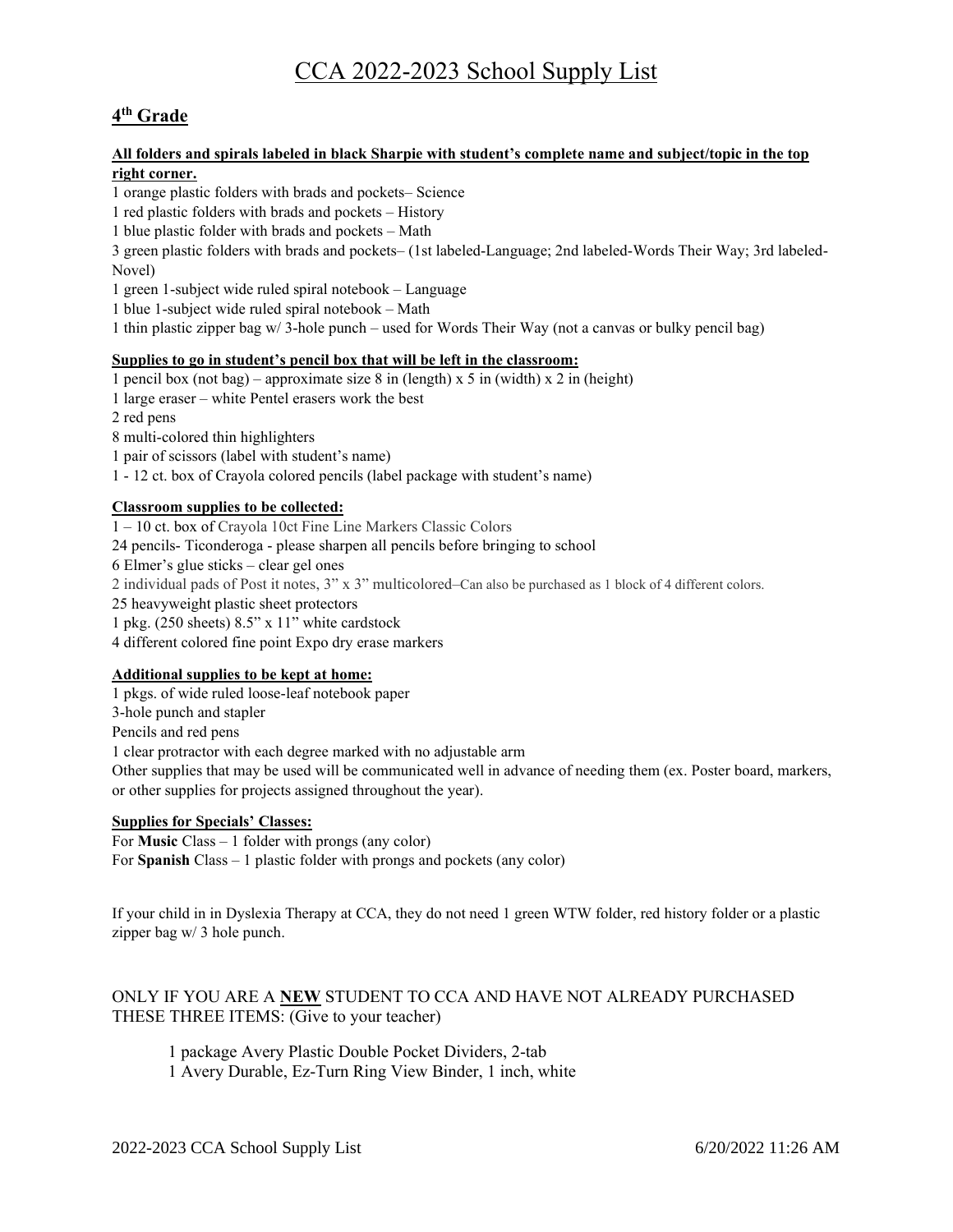## **5 th Grade**

**All folders and spirals labeled in black Sharpie with subject (centered) and complete name (top right corner).** 2 orange plastic folders **with** brads (We will reuse these for several science units) – Science

2 red plastic folders **with** brads (We will reuse these for several history units) – History

3 green plastic folders **with** brads – (1<sup>st</sup> labeled - Language; 2<sup>nd</sup> labeled - Words Their Way, 3<sup>rd</sup> labeled - Novel)

1 blue plastic folder **with** brads – Math

1 yellow plastic folder with pockets (with or without brads) – only label name in upper right corner

1 green 1-subject wide-ruled spiral notebook – Language

1 wide-ruled composition notebook (not spiral) – label with name only

1 blue 1-subject wide-ruled spiral notebook – Math – **at least 100 sheets of paper NOTE** – Spirals are to be color coordinated with folders above. Pattern or solid doesn't matter as

long as the predominate colors are the ones listed.

1 pencil box (**not bag**) – minimum size 8 in (length) x 5 in (width) x 2 in (height) – label name with Sharpie

1 thin plastic zipper bag w/ 3-hole punch – used for Words Their Way (not a canvas nor bulky pencil bag)

3 pkgs. of fine point Expo dry erase markers in red, blue, green, black (label package)

1 small whiteboard eraser -- needs to be able to fit inside pencil box

2 pkgs. of #2 pencils (label package) – please sharpen all pencils before bringing to school

1 large eraser – white Pentel erasers work the best

1 pencil sharpener (manual) – needs to fit inside pencil box

1 pkg. red pens (2 for school use; the rest for home use)

1 pkg. multi-colored highlighters (label package)

12 glue sticks (clear gel ones work best)

1 pair of scissors (label)

1 - 12 ct. box of colored pencils (label package)

25 **heavyweight** plastic sheet protectors

Sticky notes – 2 pads of  $3$ " x  $3$ "; 2 pads of  $2$ " x  $2$ "

1 pkg. (250 sheets) 110 lb. weight white cardstock

#### **Label each of the following with name in Sharpie without covering markings:**

1 clear or see-through protractor with each degree marked **with no** adjustable arm

1 wooden personal-size dry erase board Example: Expo Double-Sided Learning Board. Please no boards with plastic frames.

Can be found at Staples or teacher supply stores.

#### **For at-home use only:**

1 pkg. of wide-ruled loose-leaf notebook paper 3-hole punch Stapler Red pens

#### **Computer Fundamentals Elective:**

Laptop with latest updated operating system (see technical requirements and sites to unblock at [https://support.code.org/hc/en](https://support.code.org/hc/en-us/articles/202591743-Technical-requirements-for-Code-org)[us/articles/202591743-Technical-requirements-for-Code-org](https://support.code.org/hc/en-us/articles/202591743-Technical-requirements-for-Code-org)

Charger (needs to be brought to class each day)

1 inch binder with 50 sheets of lined notebook paper 1 pkg. of 5 tab page dividers

Earbuds or headphones

An external computer mouse is strongly recommended, but not required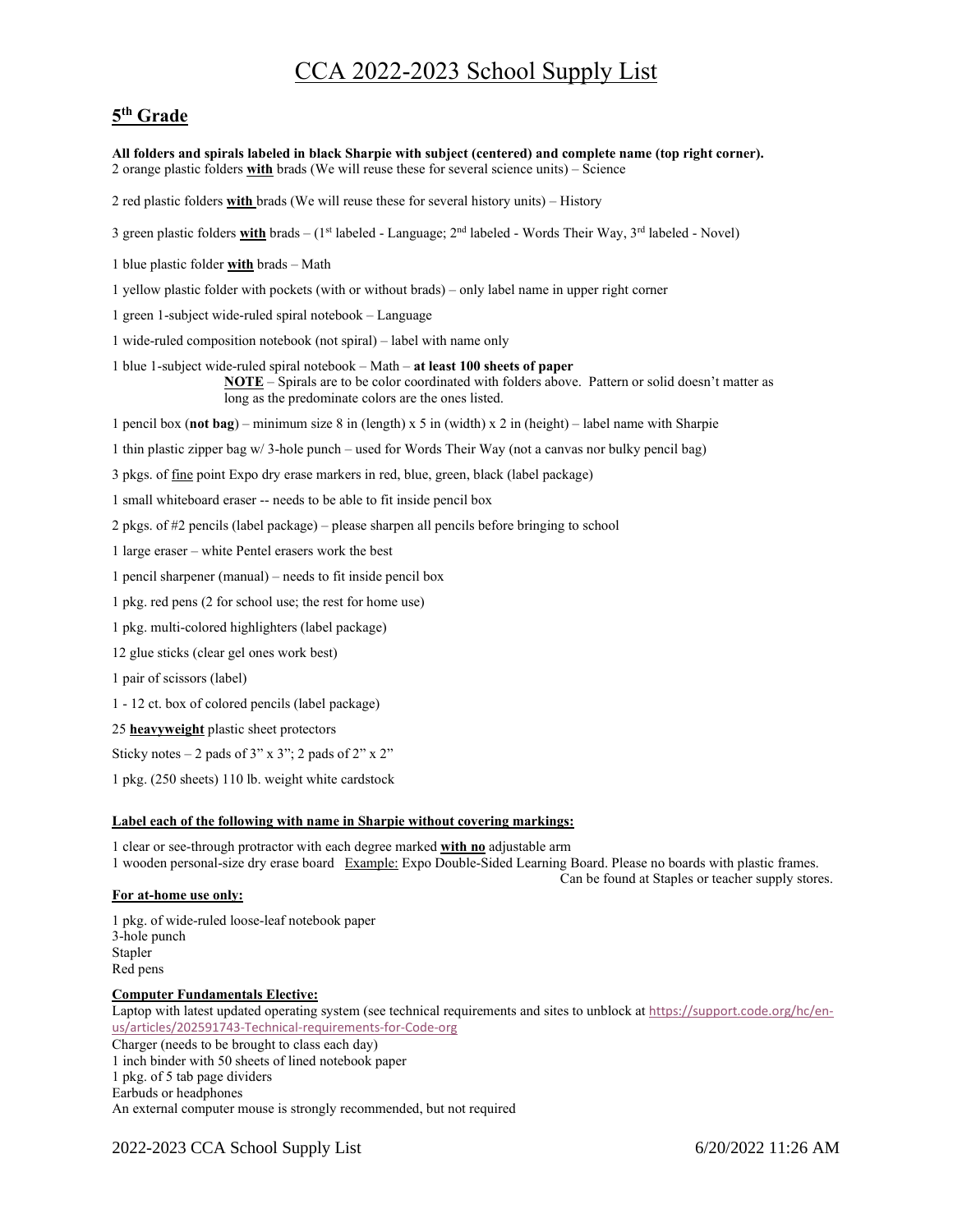## **6 th -8 th Grades**

## **ITEMS EXPECTED IN PENCIL BAG AT ALL TIMES:**

5 pencils - sharpened

 $1 - 12$  ct. box of colored pencils

1 pkg. of different color highlighters

- 1 clear (see-through) protractor **without** an adjustable arm
- 3 colored pens for grading
- 3 black or blue pens
- 2 glue sticks
- 1 whiteboard eraser
- 1 large pencil eraser white Pentel erasers work best

Scissors

Flash drive with 512 MB

\*\*Refill supplies in bag as needed throughout the year. Students must have all supplies in class daily.

### **ITEMS EXPECTED IN BACKPACK:**

1 wooden personal size dry erase board (Example: Expo Double-Sided Learning Board. Please no boards with plastic frames.)

1 inch/centimeter ruler with different length markings on the half inch, quarter inch, and eighth inch

## **SUPPLIES NEEDED PER SUBJECT: (Teacher will direct what to do with supplies on first day of school)**

### **6 th History:**

1 red plastic cover wire-bound 1 Subject 8.5"x11" spiral notebook **with a pocket**

### **7 th and 8th History:**

1 red plastic cover wire-bound 1 Subject 8.5" x 11" notebook **with a pocket** 1 sheet of standard poster board

### **6 th, 7th, and 8th Science:**

1 orange plastic cover wire-bound 1 Subject 8.5" x 11" notebook **with a pocket**

### **6 th English:**

1 – green 1-inch binder 1 Composition notebook 5-pack colored tab dividers 1 green plastic folder with pockets and brads

### **7 th and 8 th English:**

- 1" binder
- 1 plastic folder for homework, write name on folder
- 5 pack colored tab dividers w/ pockets
- 1 Composition notebook
- 2 pkgs. lined notebook paper

#### **6 th and 7 th Math:**

Large blue colored spiral notebook 8 or more glue sticks 1 pkg. fine point dry erase markers **Scissors** Calculator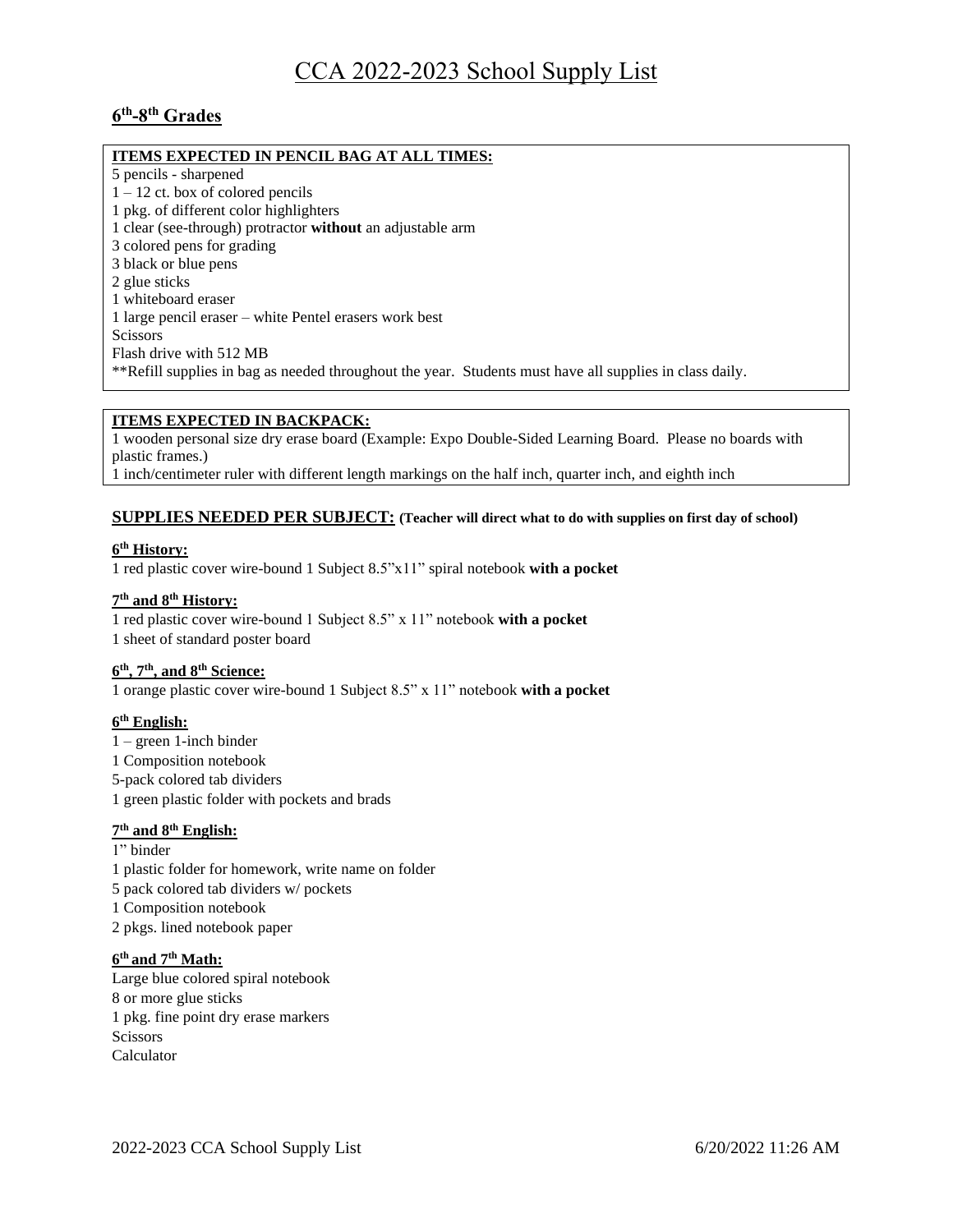## **6 th -8 th Grades (cont.)**

## **8 th Pre-Algebra:**

Large blue colored spiral notebook with pockets 8 or more glue sticks 1 pkg. fine point dry erase markers **Scissors** Graph Paper (quad-ruled, four squares per inch; 200 count) Calculator

### **8 th Honors Algebra I:**

Large spiral notebook Dry erase markers Notebook paper Pencils Graph Paper (quad-ruled, four squares per inch; 200 count) TI83 or TI84 Graphing Calculator (will be used throughout high school)

## **6 th -8 th Bible (elective) Class:**

1 Composition notebook

### **6 th Computer Discoveries 1 (elective) Class:**

Laptop with latest updated operating system (see technical requirements and sites to unblock at <https://support.code.org/hc/en-us/articles/202591743-Technical-requirements-for-Code-org> Charger (needs to be brought to class each day) 1 inch binder with 50 sheets of lined notebook paper 1 pkg. of 5 tab page dividers Earbuds or headphones An external computer mouse is strongly recommended, but not required

### **7 th & 8th Spanish (elective) Class:**

Dry erase board – personal size Dry erase markers

## **6 th Grade Art (elective) Class: Required Materials to be kept in the Art Room:**

Spiral bound sketchbook or mixed media pad. Recommended size 8.5" x 11",  $60+$  pages,  $90#$  paper weight or higher/mixed media

- 2 pencils
- 1 white eraser
- 2 fine point black Sharpies
- 2 ultra fine point black Sharpie

Personal pencil box/bag - label with student's name

### **High Recommended Materials for art student who prefer to use personal supplies:**

Crayola color pencils (24-36 pk) Colored permanent/Sharpie markers

Additional *shared* materials & supplies will be provided by the art department.